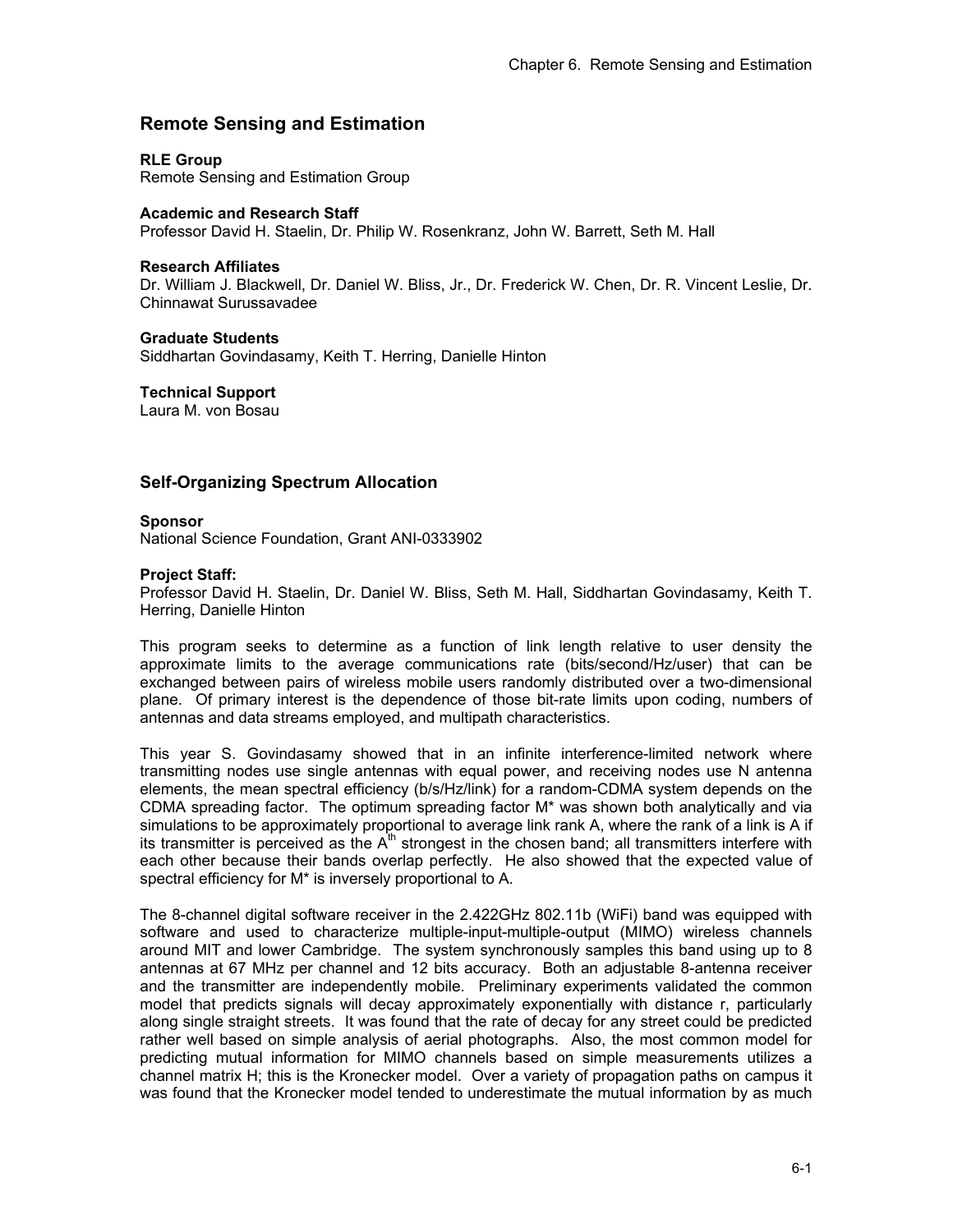as ten percent, but that it was otherwise satisfactory. More extensive observations and modeling will follow.

## **Journal Papers**

1. S. Govindasamy, D. W. Bliss, and D. H. Staelin, "Spectral efficiency in single-hop ad-hoc wireless networks with interference using adaptive antenna arrays," *IEEE Journal on Selected Areas in Communications*, *vol. 25*, No. 7, September, 2007.

## **AIRS/AMSU/HSB Algorithm Refinement**

#### **Sponsor**

NASA Goddard Space Flight Center Grant NNG 04HZ51C

## **Project Staff**

Professor David H. Staelin, Dr. Philip W. Rosenkranz, Dr. Chinnawat Surussavadee

The Aqua satellite of NASA's Earth Observing System was launched May 4, 2002. Its instrument complement includes a 2378-channel infrared imaging spectrometer (AIRS) and a 19-channel microwave imaging spectrometer, AMSU-A plus HSB, which are treated as a single facility for the purpose of retrieving profiles of atmospheric parameters such as temperature and moisture. The 4-channel 150-200 GHz HSB failed on February 5, 2003, but AIRS and the 23-90 GHz AMSU-A are still operating. We have developed and delivered algorithms that calculate microwave brightness temperatures based on atmospheric temperature, humidity, and hydrometeor profiles, and that retrieve precipitation, cloud liquid water content, microwave surface emissivity, and profiles of temperature and water vapor from the microwave channels. The latter two profiles constitute the AIRS retrieval product in overcast fields of view. A stochastic algorithm for infrared cloud clearing was developed. Several cloud-cleared tropospheric channels for the better tropical regions differ from numerical weather predictions by ~0.2K rms.

To obtain consistency between the different instruments (i.e. AMSU-A and AIRS) it is necessary to make adjustments for antenna sidelobes and possible forward-model errors. We derive these corrections by comparison of AMSU-A measurements to brightness temperatures calculated from AIRS retrievals in very clear air, which do not require AMSU-A data. The clear-air retrievals were provided by C. Barnet of NOAA/NESDIS. A preliminary version of these corrections is used in version 5 of the operational processing software, and work is continuing on correction coefficients for version 6.

The accuracy of AMSU-A temperature profiles near the surface depends on accurate modeling of the contribution of reflected downwelling sky emission to the observed brightness temperature. For the ocean surface, the effect of down-welling emission is represented by an effective zenith angle, which varies with wind speed. Over all other types of surfaces, the current operational software models the surface scattering as Lambertian. However, there are indications in AMSU-A measurements over Antarctica that a better model for some ice-covered areas would be intermediate between specular and Lambertian scattering. The ice in the vicinity of Dome C can best be represented by a linear combination of 90% Lambertian and 10% specular reflection [1]. Some other parts of Antarctica appear more specular.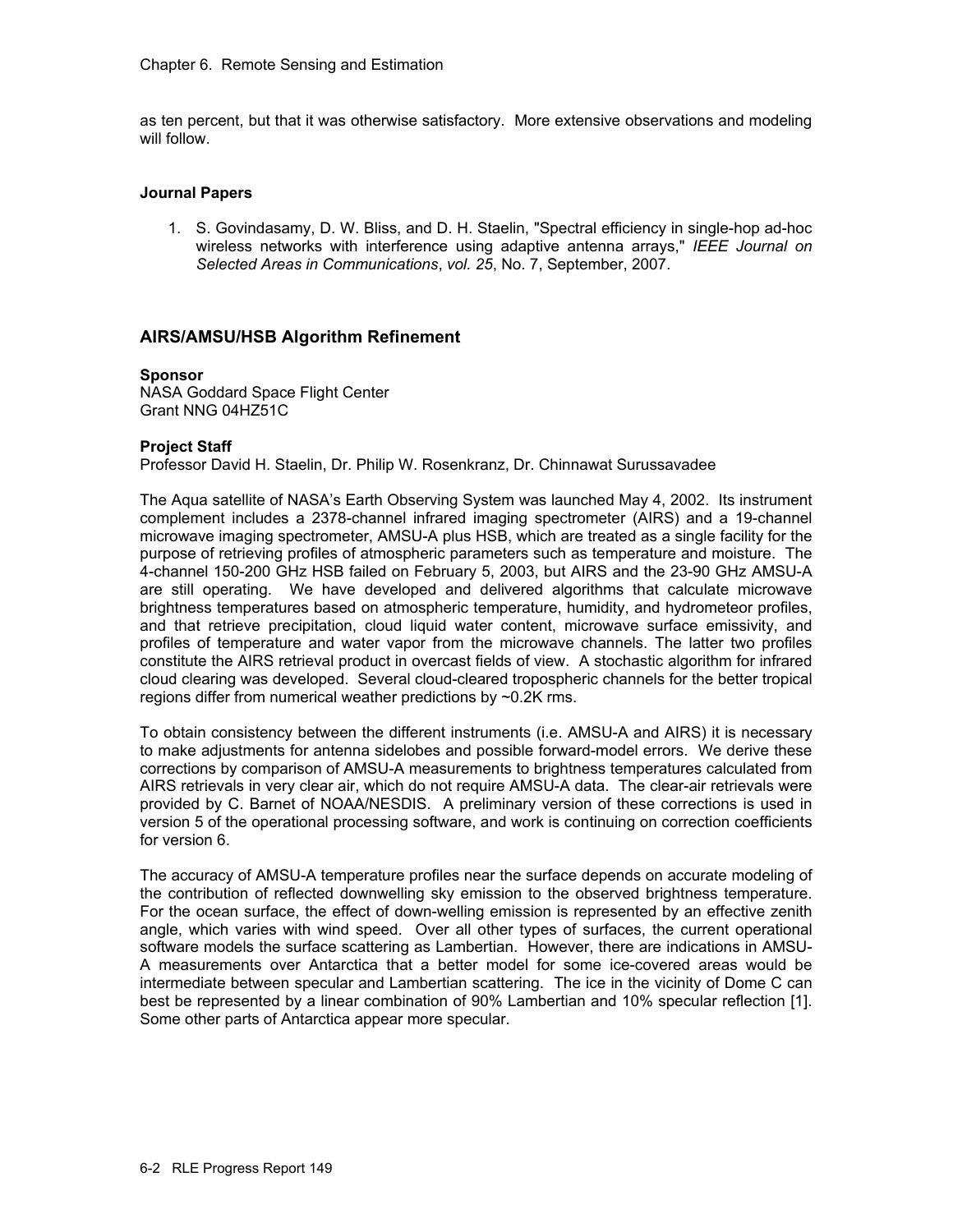## **Journal Articles**

1. C. Mätzler and P. W. Rosenkranz, "Dependence of Brightness Temperature on Bistatic Surface Scattering: Model Functions and Applications to AMSU-A," *IEEE Transactions on Geoscience and Remote Sensing*, **45 (7)**, 2130-2138 (2007),

## **Conference Papers**

- 2. P. W. Rosenkranz, "Satellite-Based Radiometer Measurements at 150 and 183 GHz Compared with Calculated Brightness Temperatures," IEEE International Geoscience and Remote Sensing Symposium, Denver, Colorado, July 29–August 5, 2006.
- 3. N. Mathew, G. Heygster, and P. W. Rosenkranz, "Retrieval of Emissivity and Temperature Profile in Polar Regions," IEEE International Geoscience and Remote Sensing Symposium, Denver, Colorado, July 29–August 5, 2006.
- 4. P. W. Rosenkranz, "Line Mixing Effects in the Microwave Spectrum of  $O_2$ ," 18th International Conference on Spectral Line Shapes, Auburn, Alabama, June 4–9, 2006.

# **ATMS Contributions to Sounding Products**

## **Sponsor**

NASA Goddard Space Flight Center Grant NGG04GE56A

## **Project Staff**

Professor David H. Staelin, Dr. Philip W. Rosenkranz, Dr. William J. Blackwell

The NPOESS Preparatory Project (NPP) is developing a satellite designed to ensure that the next generation of U.S. weather satellites will meet NASA's needs for climate data records. Advice is provided on design and testing of instruments, in particular the Advanced Technology Microwave Sounder (ATMS), and on geophysical-parameter retrieval algorithms, particularly with respect to effects produced by clouds and by surface emissivity and roughness. These activities draw on experience with satellite and aircraft instruments such as AIRS, AMSU-A/B, HSB, NAST-M, and NAST-I.

The stochastic cloud clearing algorithm is being evaluated for possible use in NPP. A microwave first-guess retrieval algorithm and rapid transmittance algorithm for ATMS has been provided to other NPP investigators.

# **NPOESS Program Science Team Support**

# **Sponsor**

Lincoln Laboratory Contract PO 3070557

## **Project Staff**

Professor David H. Staelin, Dr. Philip W. Rosenkranz, Dr. William J. Blackwell, Dr. Frederick W. Chen, Dr. R. Vincent Leslie, Dr. Chinnawat Surussavadee, Seth M. Hall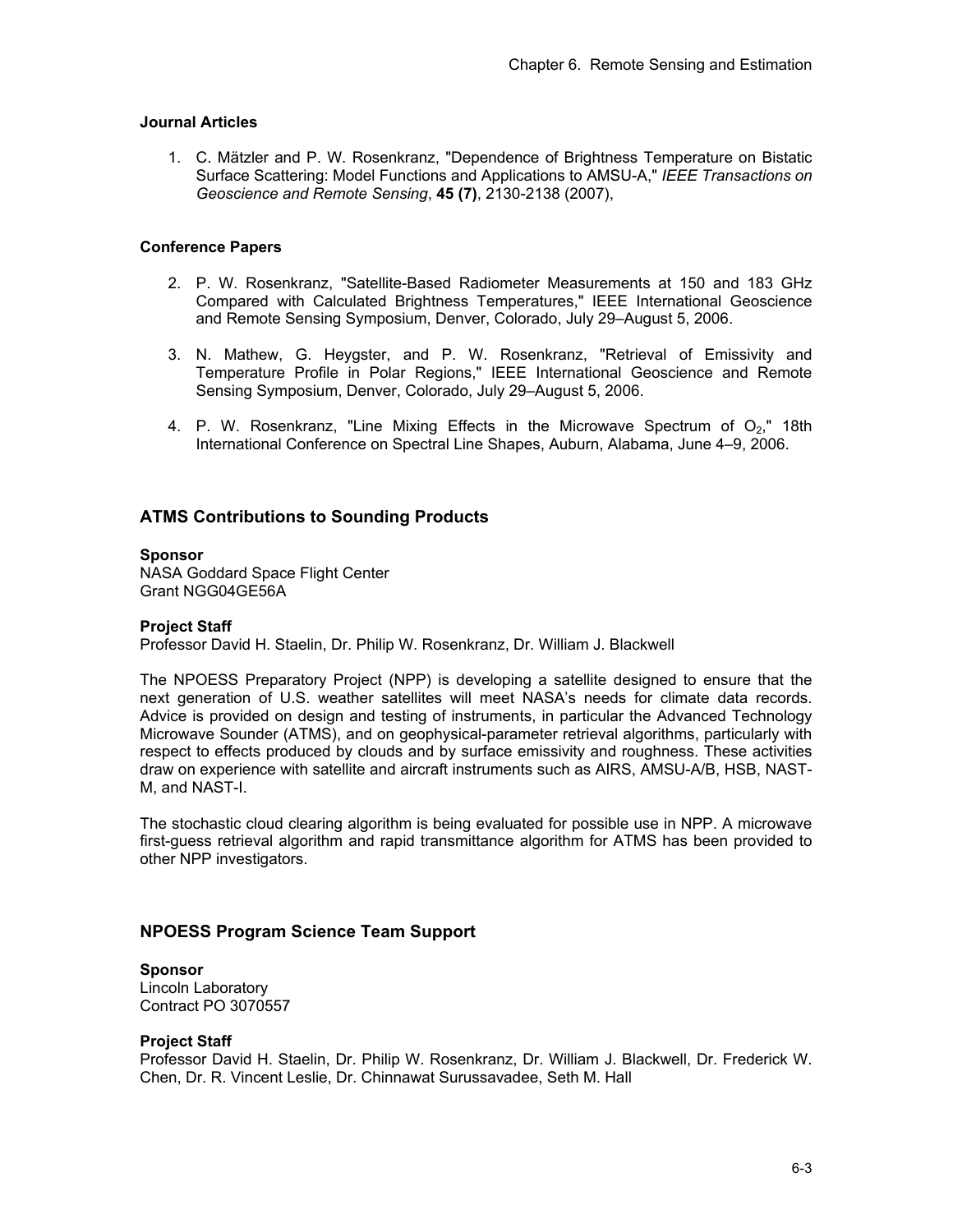This program supports Lincoln Laboratory and NOAA Integrated Program Office efforts to develop a National Polar Orbiting Environmental Satellite System (NPOESS). The NPOESS Sounding Operational Algorithm Team (SOAT) is being supported through membership and participation by Prof. Staelin, and Instrument, algorithm, and calibration/validation issues are being addressed. The main scientific efforts involved continued development and evaluation of improved rain rate and hydrometeor path retrieval algorithms using millimeter-wave spectra observed by current NOAA and NASA satellites. Both efforts are also separately supported by NASA.

A near-real-time precipitation retrieval system was developed and is becoming operational in August 2007, serving researchers around the globe. It receives all passive microwave spectral image data observed by operational NOAA weather satellites and estimates surface precipitation rates (mm/h) and retrieved water paths (mm) for rain water, snow, graupel, and other constituents, as well as peak layer vertical wind speed (m/s). The spatial resolution is 0.5 degrees in longitude and latitude, or about 50 km. Each of the NOAA-15, NOAA-16, and NOAA-17 satellites observes most points on the globe twice per day, and eventually data back to 2000 will be archived. The latency is currently less than two hours most of the time, limited primarily by NOAA data handling systems. This system is based largely on the PhD. thesis of Chinnawat Surussavadee.

## **Conference Papers**

1. C. Surussavadee and D. H. Staelin, "AMSU millimeter-wave precipitation retrievals trained with MM5 simulations: sensitivity to physical assumptions," IEEE International Geoscience and Remote Sensing Meeting, Denver, Colorado, July 29–August 5, 2006.

# **Retrievals and Global Studies of Precipitation Rate and Cloud-Base Pressure**

## **Sponsor**

NASA Goddard Space Flight Center Contract NNG04HZ53C

## **Project Staff**

Professor David H. Staelin, Dr. Philip W. Rosenkranz, Dr. Frederick W. Chen, and Dr. Chinnawat Surussavadee

This year development of precipitation estimation methods using AMSU/HSB and AMSU-A/B passive microwave satellite observations focused on training neural-network retrievals using the physics-based global cloud-resolving MM5 mesoscale numerical weather prediction model running at 5-km resolution. Realistic surfaces and scan-angle effects were incorporated for the first time. The surface effects were mitigated by observing global images of principal components computed for surface sensitive channels and preserving only those that showed limited surface or scan angle dependences. Also, the radiances were all converted to their nadirial equivalents using neural networks trained with MM5. Retrievals of surface precipitation rates and of water paths (mm) for snow, graupel (~hail), cloud ice, and rain water were found to be usefully accurate at all angles, where this retrieval accuracy was found to be relatively insensitive to a reasonable range of model assumptions. This work was also supported by other NASA and NOAA programs [1-4].

The cloud-liquid water profiles retrieved from AMSU and HSB contain information about cloud mean pressure and base pressure, although vertical resolution is a limiting factor. Over a tropical ocean background, correlation coefficients between surface-based measurements and the cloud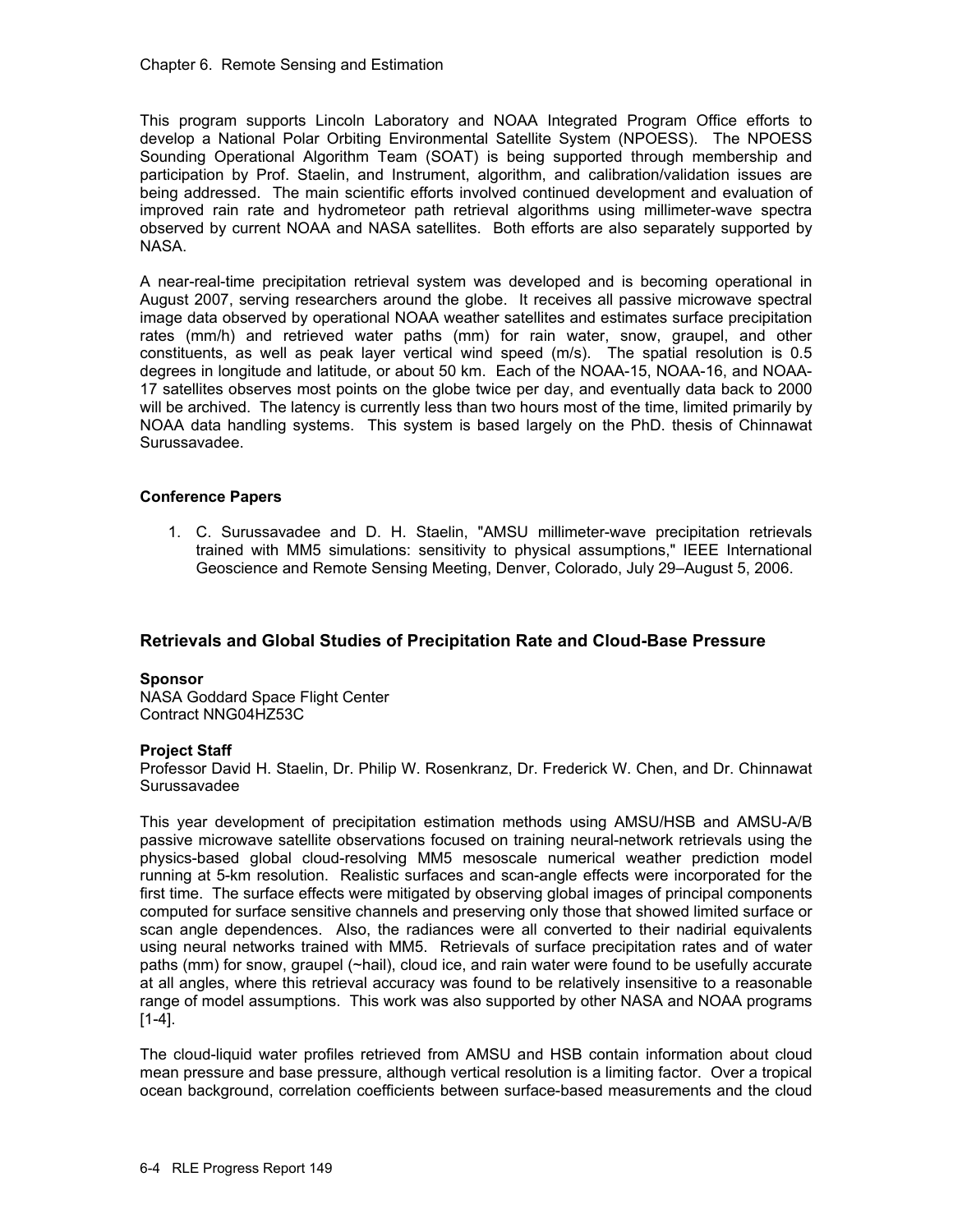mean or base pressures from AMSU/HSB lie in the range 0.5 to 0.6. Land surfaces are less favorable for the cloud-liquid retrieval.

## **Journal Articles**

- 1. C. Surussavadee and D. H. Staelin, "Comparison of AMSU Millimeter-Wave Satellite Observations, MM5/TBSCAT Predicted Radiances, and Electromagnetic Models for Hydrometeors," *IEEE Transactions on Geoscience and Remote Sensing*, 44 (10), pp 2667-2678, October, 2006.
- 2. C. Surussavadee and D. H. Staelin, "Millimeter-Wave Precipitation Observations versus Simulations: Sensitivity to Assumptions," *Journal of Geophysical Research*, in press, 2007.

## **Conference Papers**

- 3. C. Surussavadee and D. H. Staelin, "Global Satellite Millimeter-Wave Precipitation Retrievals Trained with a Cloud-Resolving Numerical Weather Prediction Model", IEEE International Geoscience and Remote Sensing Meeting, Barcelona, Spain, July 23–27, 2007.
- 4. Chinnawat Surussavadee, David H. Staelin, Virat Chadarong, Dennis McLaughlin, and Dara Entekhabi, "Comparison of NOWRAD, AMSU, AMSR-E, TMI, and SSM/I Surface Precipitation Rate Retrievals over the United States Great Plains", IEEE International Geoscience and Remote Sensing Meeting, Barcelona, Spain, July 23–27, 2007.

# **Multi-Year Global Precipitation Statistical Studies**

## **Sponsor**

NASA Goddard Space Flight Center Grant NAG 5-13652

## **Project Staff**

Professor David H. Staelin, Dr. Philip W. Rosenkranz, Chinnawat Surussavadee

This effort supports preparations for the NASA Global Precipitation Measurement (GPM) mission, which involves development of satellites and algorithms for monitoring global precipitation for climate and related purposes. Such precipitation and violent storms are among the key variables that might be affected by global warning and perhaps influence it.

One project is exploring the potential performance of geostationary satellites that could monitor precipitation at ~15-60-minute intervals at millimeter and sub-millimeter wavelengths located in various oxygen and water vapor absorption bands. Such microwave spectrometers would image the visible earth from geostationary orbit with ~15-25 km resolution and retrieve surface precipitation rates and the water paths (mm) of snow, graupel, cloud ice, and rain water. Cassegrain antenna systems with a nutating subreflector, and aperture synthesis systems were both analyzed [1]. The unexpected result was that parabolic antennas less than 2 meters in diameter might enable hurricanes such as the one that destroyed much of New Orleans to be continuously monitored, thus potentially improving detailed forecasts.